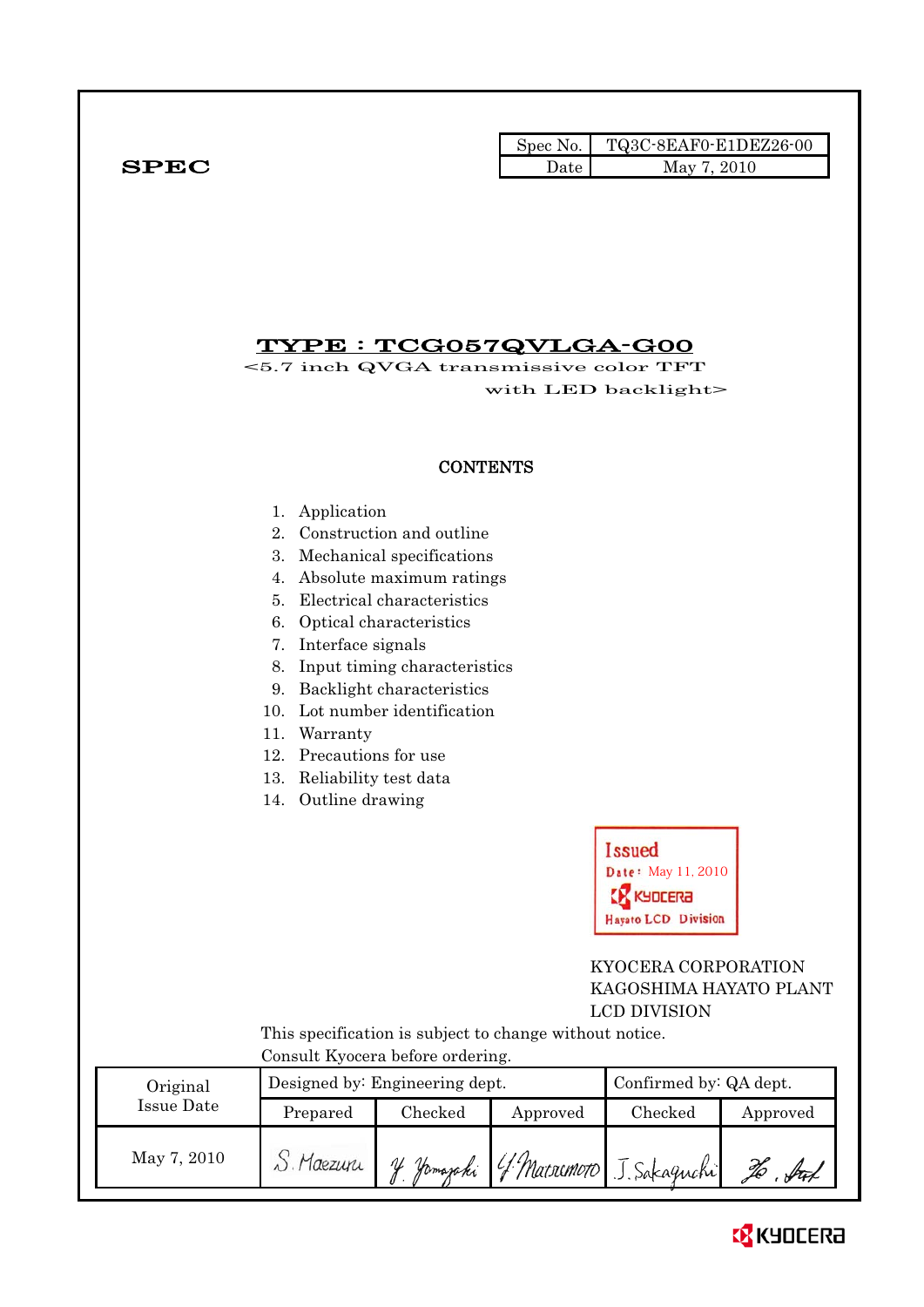| Spec No.              | Part No.        | Page |
|-----------------------|-----------------|------|
| TQ3C-8EAF0-E1DEZ26-00 | TCG057QVLGA-G00 |      |

## Warning

- 1. This Kyocera LCD module has been specifically designed for use only in electronic devices and industrial machines in the area of audio control, office automation, industrial control, home appliances, etc. The module should not be used in applications where the highest level of safety and reliability are required and module failure or malfunction of such module results in physical harm or loss of life, as well as enormous damage or loss. Such fields of applications include, without limitation, medical, aerospace, communications infrastructure, atomic energy control. Kyocera expressly disclaims any and all liability resulting in any way to the use of the module in such applications.
- 2. Customer agrees to indemnify, defend and hold Kyocera harmless from and against any and all actions, claims, damages, liabilities, awards, costs, and expenses, including legal expenses, resulting from or arising out of Customer's use, or sale for use, or Kyocera modules in applications.

## Caution

1. Kyocera shall have the right, which Customer hereby acknowledges, to immediately scrap or destroy tooling for Kyocera modules for which no Purchase Orders have been received from the Customer in a two-year period.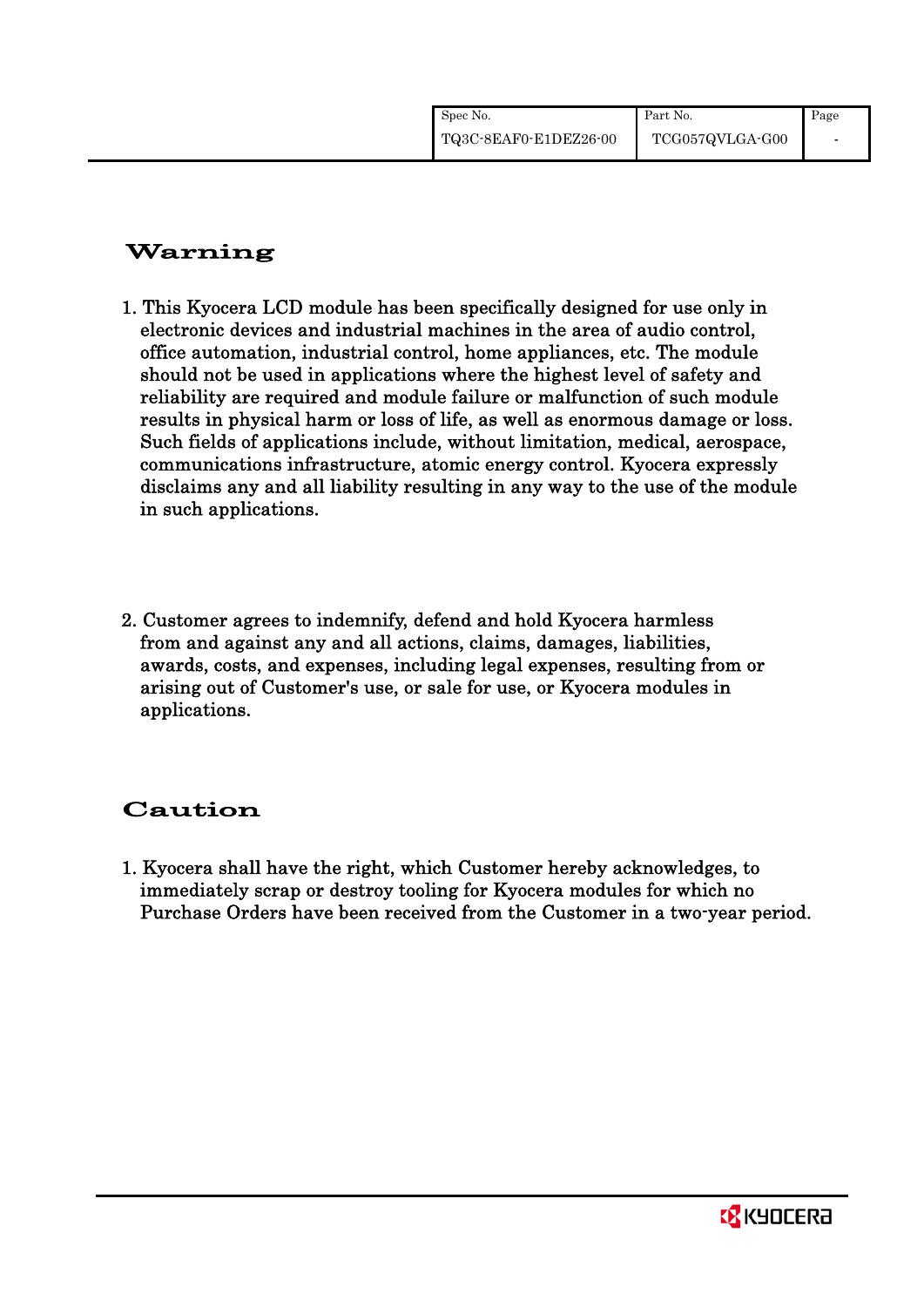|  | <b>EX</b> KYOCERA |  |
|--|-------------------|--|
|--|-------------------|--|

|                  |             |            | ${\bf TQ3C\text{-}SEAF0\text{-}E1DEZ26\text{-}00}$ |                                 |                                      |  |                 | $\operatorname{TCG057QVLGA\text{-}G00}$ |  |
|------------------|-------------|------------|----------------------------------------------------|---------------------------------|--------------------------------------|--|-----------------|-----------------------------------------|--|
|                  |             |            |                                                    |                                 | Revision record                      |  |                 |                                         |  |
|                  | Date        |            |                                                    | Designed by : Engineering dept. |                                      |  |                 | Confirmed by : QA dept.                 |  |
|                  |             | Prepared   |                                                    | ${\it Checked}$                 | Approved                             |  | ${\it Checked}$ | ${\Large\bf Approved}$                  |  |
|                  |             |            |                                                    |                                 |                                      |  |                 |                                         |  |
|                  |             |            |                                                    |                                 |                                      |  |                 |                                         |  |
| ${\rm Rev. No.}$ | $\rm{Date}$ | $\rm Page$ |                                                    |                                 | $\label{eq:2} \textbf{Descriptions}$ |  |                 |                                         |  |
|                  |             |            |                                                    |                                 |                                      |  |                 |                                         |  |
|                  |             |            |                                                    |                                 |                                      |  |                 |                                         |  |
|                  |             |            |                                                    |                                 |                                      |  |                 |                                         |  |
|                  |             |            |                                                    |                                 |                                      |  |                 |                                         |  |
|                  |             |            |                                                    |                                 |                                      |  |                 |                                         |  |
|                  |             |            |                                                    |                                 |                                      |  |                 |                                         |  |
|                  |             |            |                                                    |                                 |                                      |  |                 |                                         |  |
|                  |             |            |                                                    |                                 |                                      |  |                 |                                         |  |
|                  |             |            |                                                    |                                 |                                      |  |                 |                                         |  |
|                  |             |            |                                                    |                                 |                                      |  |                 |                                         |  |
|                  |             |            |                                                    |                                 |                                      |  |                 |                                         |  |
|                  |             |            |                                                    |                                 |                                      |  |                 |                                         |  |
|                  |             |            |                                                    |                                 |                                      |  |                 |                                         |  |
|                  |             |            |                                                    |                                 |                                      |  |                 |                                         |  |
|                  |             |            |                                                    |                                 |                                      |  |                 |                                         |  |
|                  |             |            |                                                    |                                 |                                      |  |                 |                                         |  |
|                  |             |            |                                                    |                                 |                                      |  |                 |                                         |  |
|                  |             |            |                                                    |                                 |                                      |  |                 |                                         |  |
|                  |             |            |                                                    |                                 |                                      |  |                 |                                         |  |
|                  |             |            |                                                    |                                 |                                      |  |                 |                                         |  |
|                  |             |            |                                                    |                                 |                                      |  |                 |                                         |  |
|                  |             |            |                                                    |                                 |                                      |  |                 |                                         |  |
|                  |             |            |                                                    |                                 |                                      |  |                 |                                         |  |
|                  |             |            |                                                    |                                 |                                      |  |                 |                                         |  |
|                  |             |            |                                                    |                                 |                                      |  |                 |                                         |  |
|                  |             |            |                                                    |                                 |                                      |  |                 |                                         |  |
|                  |             |            |                                                    |                                 |                                      |  |                 |                                         |  |
|                  |             |            |                                                    |                                 |                                      |  |                 |                                         |  |
|                  |             |            |                                                    |                                 |                                      |  |                 |                                         |  |
|                  |             |            |                                                    |                                 |                                      |  |                 |                                         |  |
|                  |             |            |                                                    |                                 |                                      |  |                 |                                         |  |
|                  |             |            |                                                    |                                 |                                      |  |                 |                                         |  |
|                  |             |            |                                                    |                                 |                                      |  |                 |                                         |  |

Spec No.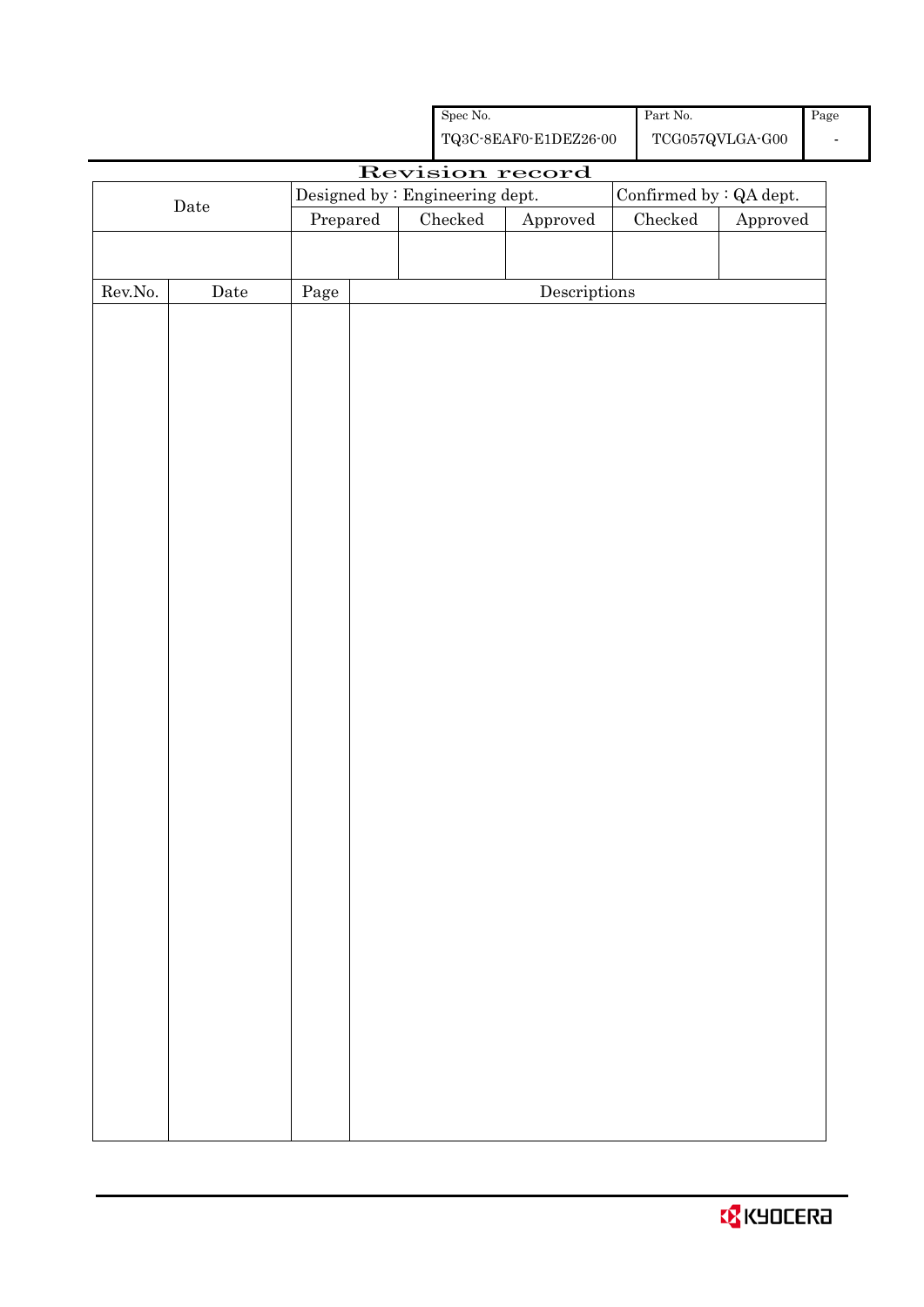### 1. Application

This document defines the specification of TCG057QVLGA-G00. (RoHS Compliant)

#### 2. Construction and outline

| LCD.               | : Transmissive color dot matrix type TFT             |
|--------------------|------------------------------------------------------|
| Backlight system   | : LED                                                |
| Polarizer          | $\therefore$ Glare treatment                         |
| Additional circuit | : Timing controller, Power supply $(3.3V)$ input)    |
|                    | (without constant current circuit for LED Backlight) |

#### 3. Mechanical specifications

| <b>Item</b>                         | Specification                                          | Unit |
|-------------------------------------|--------------------------------------------------------|------|
| Outline dimensions<br><sup>1)</sup> | $134.5(W) \times 103.4(H) \times 8(D)$                 | mm   |
| Active area                         | $115.2(W)\times86.4(H)$<br>(14.4cm/5.7 inch(Diagonal)) | mm   |
| Dot format                          | $320 \times (B,G,R)(W) \times 240(H)$                  | dot  |
| Dot pitch                           | $0.12(W)\times0.36(H)$                                 | mm   |
| Base color<br>$\mathbf{2}$          | Normally White                                         |      |
| Mass                                | (TBD)                                                  | g    |

1) Projection not included. Please refer to outline for details.

2) Due to the characteristics of the LCD material, the color varies with environmental temperature.

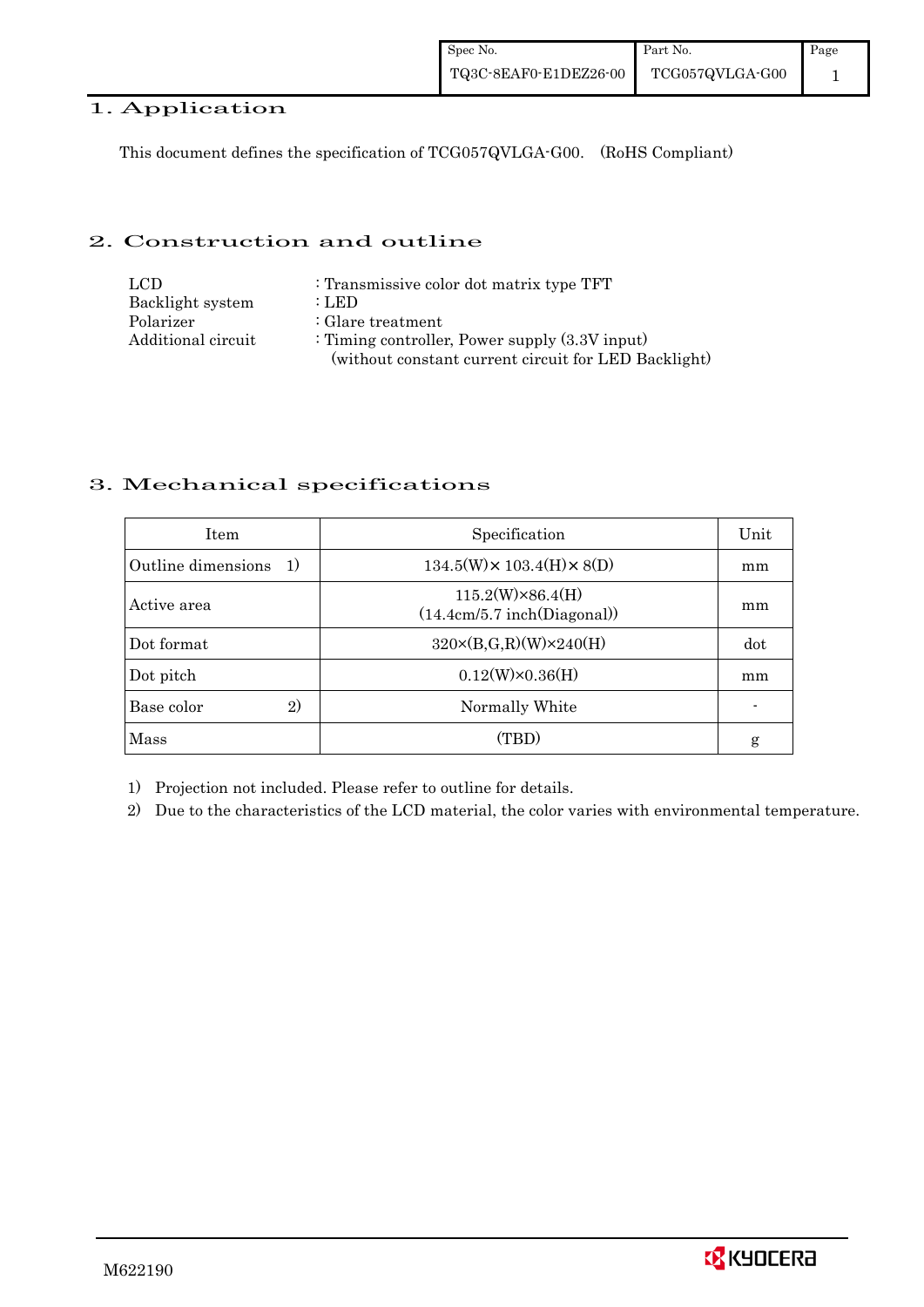#### 4. Absolute maximum ratings

4-1. Electrical absolute maximum ratings

| Item                 |    | Symbol       | Min.   | Max. | Unit |
|----------------------|----|--------------|--------|------|------|
| Supply voltage       |    | $\rm V_{DD}$ |        | 4.0  |      |
| Input signal voltage |    | $\rm V_{IN}$ | $-0.3$ | 6.0  |      |
| LED forward current  | 2) | ΙF           |        | 100  | mA   |

- 1) Input signal : CK, R0 R5, G0 G5, B0 B5, HSYNC, VSYNC, ENAB, R/L, U/D
- 2) For each "AN-CA"
- 3) Do not apply reversed voltage.

### 4-2. Environmental absolute maximum ratings

| Item                  |              | Symbol                  | Min.  | Max. | Unit      |
|-----------------------|--------------|-------------------------|-------|------|-----------|
| Operating temperature | 1)           | Top                     | $-20$ | 70   | $\circ$ C |
| Storage temperature   | $\mathbf{2}$ | <b>T</b> <sub>STO</sub> | $-30$ | 80   | $\circ$ C |
| Operating humidity    | 3)           | $H_{OP}$                | 10    | 4)   | %RH       |
| Storage humidity      | 3)           | $_{\mathrm{HSTO}}$      | 10    | 4)   | %RH       |
| Vibration             |              |                         | 5)    | 5)   |           |
| Shock                 |              |                         | 6)    | 6)   |           |

- 1) Operating temperature means a temperature which operation shall be guaranteed. Since display performance is evaluated at 25°C, another temperature range should be confirmed.
- 2) Temp. =  $-30^{\circ}$ C 48h, Temp. =  $80^{\circ}$ C 168h

 Store LCD at normal temperature/humidity. Keep them free from vibration and shock. An LCD that is kept at a low or a high temperature for a long time can be defective due to other conditions, even if the low or high temperature satisfies the standard. (Please refer to "Precautions for Use" for details.)

- 3) Non-condensing
- 4) Temp. 40°C, 85%RH Max.
	- Temp. 40°C, Absolute humidity shall be less than 85%RH at 40°C.
- 5)

| Frequency       | $55 \text{ Hz}$<br>10 | Acceleration value            |
|-----------------|-----------------------|-------------------------------|
| Vibration width | $0.15$ mm             | $(0.3 \quad 9 \text{ m/s}^2)$ |
| Interval        | $10 - 55 - 10$ Hz     | minutes                       |

 2 hours in each direction X, Y, Z (6 hours total) EIAJ ED-2531

6) Acceleration: 490 m/s2, Pulse width: 11 ms 3 times in each direction:  $\pm X$ ,  $\pm Y$ ,  $\pm Z$ EIAJ ED-2531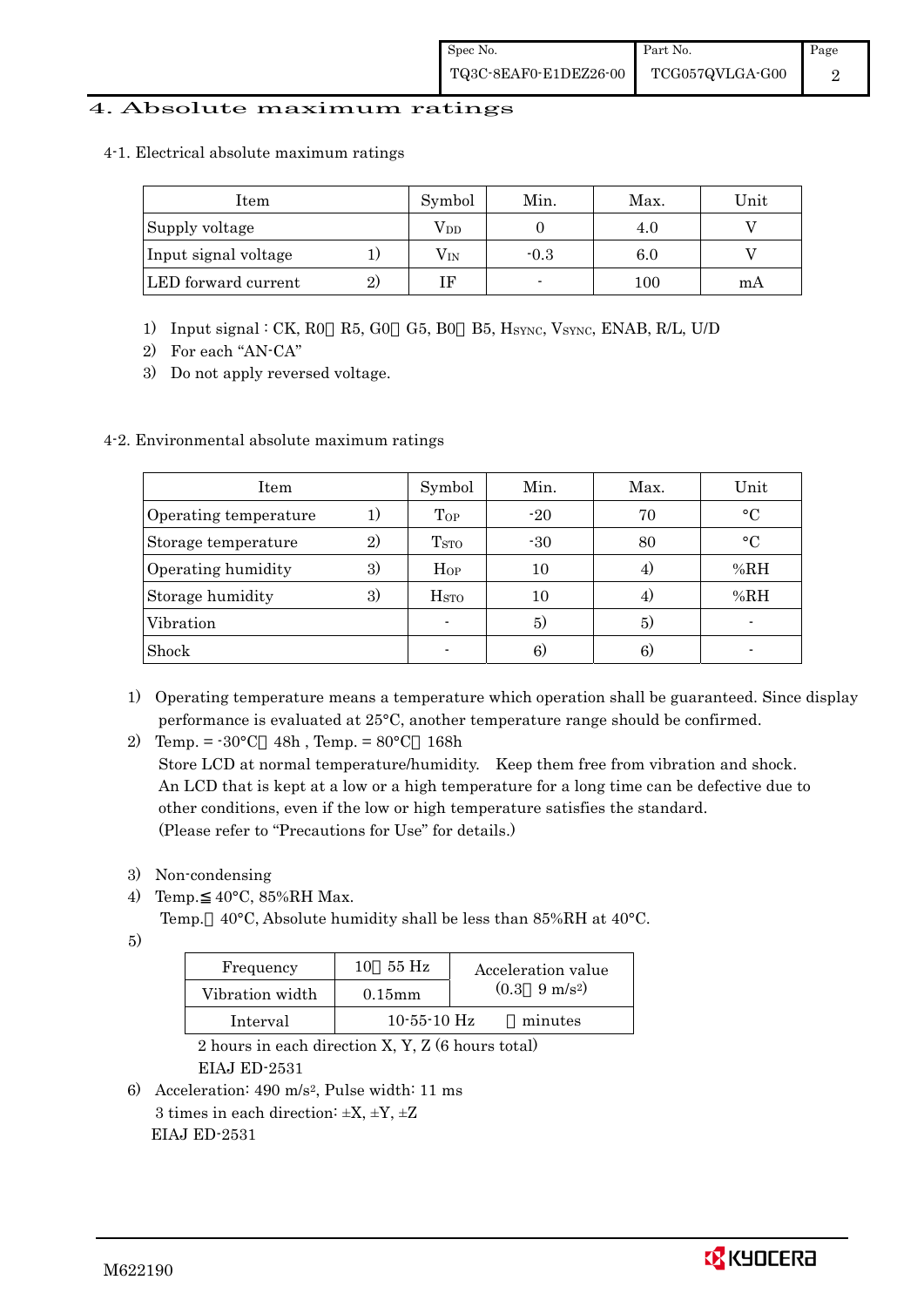| Spec No.              | Part No.        | Page |
|-----------------------|-----------------|------|
| TQ3C-8EAF0-E1DEZ26-00 | TCG057QVLGA-G00 |      |

### 5. Electrical characteristics

|                                 |                        |                |                          |      | Temp. $= -20$      | $70^{\circ}$ C |
|---------------------------------|------------------------|----------------|--------------------------|------|--------------------|----------------|
| Item                            | Symbol                 | Condition      | Min.                     | Typ. | Max.               | Unit           |
| Supply voltage                  | <b>V</b> <sub>DD</sub> | $\blacksquare$ | 3.0                      | 3.3  | 3.6                | $\overline{V}$ |
| Current consumption             | $_{\rm{LDD}}$          | 2)             | $\overline{\phantom{0}}$ | (80) | (TBD)              | mA             |
| Permissive input ripple voltage | $\rm V_{RP}$           |                |                          |      | 100                | $mVp-p$        |
|                                 | $\rm V_{II}$           | "Low" level    | $\Omega$                 |      | 0.3V <sub>DD</sub> | V              |
| 3)<br>Input signal voltage      | V <sub>IH</sub>        | "High" level   | 0.7V <sub>DD</sub>       |      | $+5.5$             | V              |

1) V<sub>DD</sub>-turn-on conditions



2) Display pattern:

 $V_{DD} = 3.3V$ , Temp. =  $25^{\circ}$ C



3) Input signal : CK, R0 R5, G0 G5, B0 B5, HSYNC, VSYNC, ENAB, R/L, U/D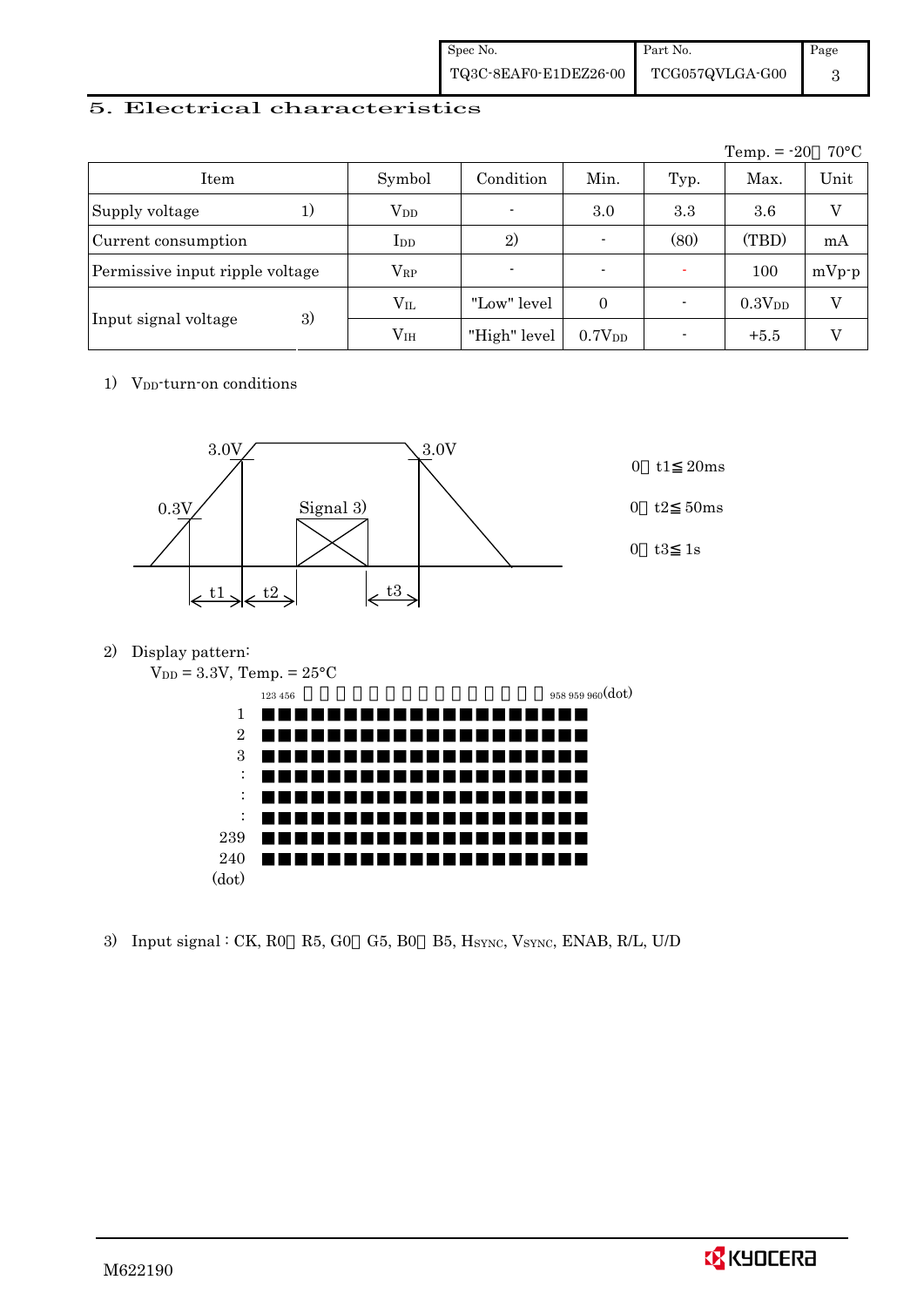## 6. Optical characteristics

| Measuring spot = $6.0$ mm, Temp. = $25^{\circ}$ C |  |  |  |  |
|---------------------------------------------------|--|--|--|--|
|---------------------------------------------------|--|--|--|--|

| Item                                  |                         | Symbol       | Condition            | Min.                     | Typ.   | Max.                     | Unit              |
|---------------------------------------|-------------------------|--------------|----------------------|--------------------------|--------|--------------------------|-------------------|
|                                       | Rise                    | $\tau_r$     | $=0^{\circ}$<br>$=$  | $\overline{a}$           | 10     |                          | ms                |
| Response time                         | Down                    | T d          | $=0^{\circ}$<br>$=$  | ٠                        | 25     |                          | ms                |
|                                       |                         | <b>UPPER</b> |                      | ۰                        | 80     |                          |                   |
| Viewing angle range<br>View direction |                         | <b>LOWER</b> | CR<br>$\overline{5}$ |                          | 80     |                          | deg.              |
| $: 12$ o'clock                        |                         | <b>LEFT</b>  |                      | $\overline{\phantom{a}}$ | 80     | $\overline{\phantom{a}}$ |                   |
| (Gray inversion)                      |                         | $\phi$ right |                      | $\overline{\phantom{0}}$ | 80     |                          | deg.              |
| Contrast ratio                        |                         | CR           | $=0^{\circ}$<br>$=$  | 300                      | 500    |                          |                   |
| <b>Brightness</b>                     |                         | L            | IF=60mA/Line         | (TBD)<br>(500)           |        |                          | cd/m <sup>2</sup> |
|                                       | $\mathbf x$<br>Red<br>У |              | $=$ =0 $^{\circ}$    | (0.57)                   | (0.62) | (0.67)                   |                   |
| Chromaticity<br>coordinates           |                         |              |                      | (0.32)                   | (0.37) | (0.42)                   |                   |
|                                       |                         | $\mathbf X$  | $=0^{\circ}$<br>$=$  | (0.29)                   | (0.34) | (0.39)                   |                   |
|                                       | Green                   | у            |                      | (0.55)                   | (0.60) | (0.65)                   |                   |
|                                       |                         | $\mathbf X$  | $=0^{\circ}$<br>$=$  | (0.09)                   | (0.14) | (0.19)                   |                   |
|                                       | Blue                    | У            |                      | (0.04)                   | (0.09) | (0.14)                   |                   |
|                                       | White                   | $\mathbf x$  | $=0^{\circ}$<br>$=$  | (0.27)                   | (0.32) | (0.37)                   |                   |
|                                       |                         | У            |                      | (0.29)                   | (0.34) | (0.39)                   |                   |

6-1. Definition of contrast ratio

CR(Contrast ratio) Brightness with all pixels "White"

Brightness with all pixels "Black"

#### 6-2. Definition of response time

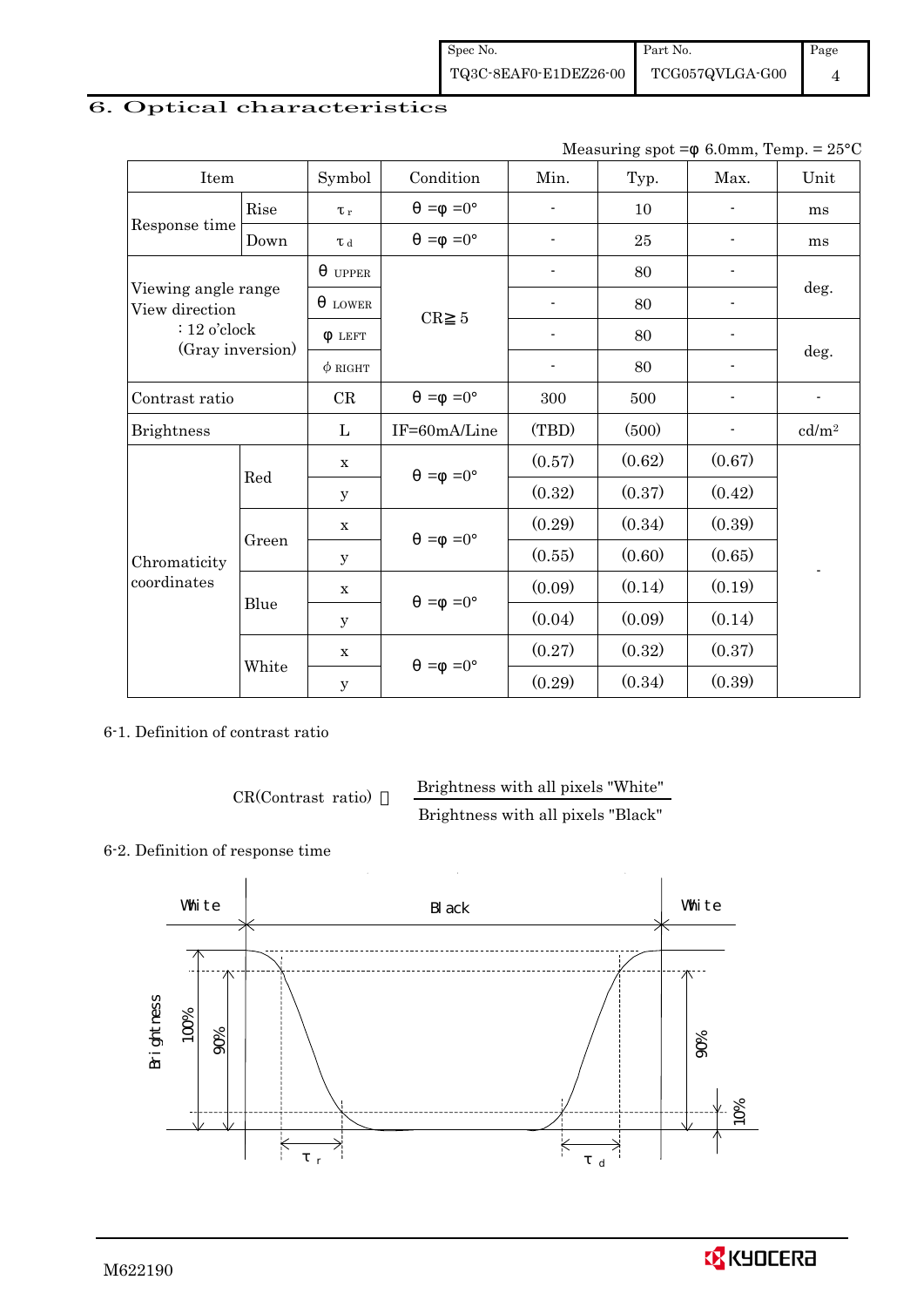

6-4. Brightness measuring points



- 1) Rating is defined on the average in the viewing area. (measured point 1 5)
- 2) Measured 30 minutes after the LED is powered on. (Ambient temp. = 25°C)

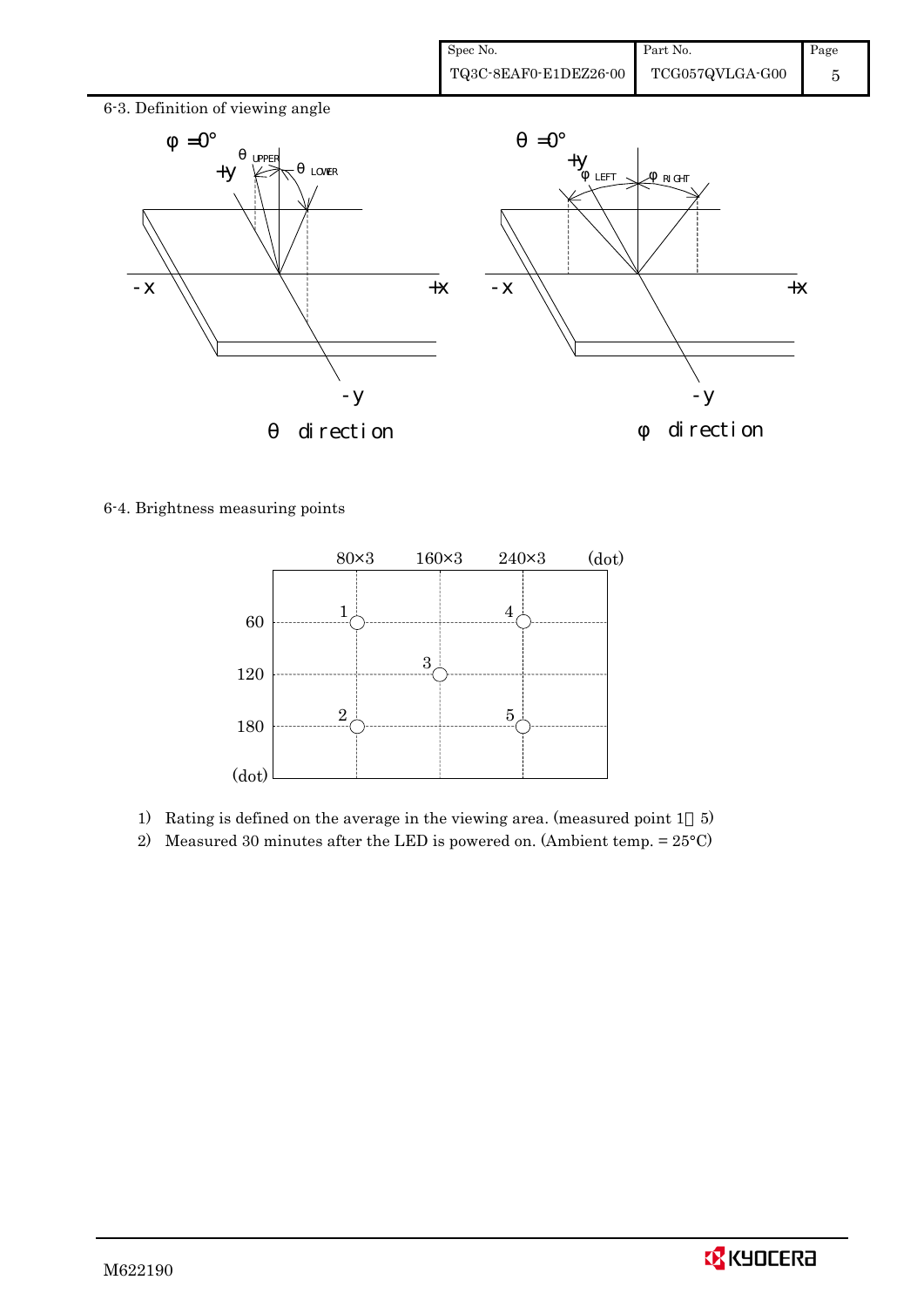## 7. Interface signals

| I |  |  |  |  |  |
|---|--|--|--|--|--|
|---|--|--|--|--|--|

| No.            | Symbol         | Description                                                                        | I/O                      | Note |
|----------------|----------------|------------------------------------------------------------------------------------|--------------------------|------|
| 1              | <b>GND</b>     | <b>GND</b>                                                                         |                          |      |
| $\overline{2}$ | <b>CK</b>      | Clock signal for sampling each data signal                                         | I                        |      |
| 3              | $H_{\rm SYNC}$ | Horizontal synchronous signal (negative)                                           | $\bf I$                  |      |
| $\overline{4}$ | $V_{\rm SYNC}$ | Vertical synchronous signal (negative)                                             | $\mathbf I$              |      |
| $\overline{5}$ | <b>GND</b>     | <b>GND</b>                                                                         | $\blacksquare$           |      |
| 6              | R <sub>0</sub> | RED data signal (LSB)                                                              | $\mathbf I$              |      |
| 7              | R1             | RED data signal                                                                    | I                        |      |
| 8              | $\mathbf{R}2$  | RED data signal                                                                    | $\mathbf I$              |      |
| 9              | R3             | RED data signal                                                                    | $\overline{I}$           |      |
| 10             | R <sub>4</sub> | RED data signal                                                                    | $\mathbf I$              |      |
| 11             | R5             | RED data signal (MSB)                                                              | $\rm I$                  |      |
| 12             | <b>GND</b>     | <b>GND</b>                                                                         | $\overline{\phantom{a}}$ |      |
| 13             | G <sub>0</sub> | GREEN data signal (LSB)                                                            | Ι                        |      |
| 14             | G1             | GREEN data signal                                                                  | I                        |      |
| 15             | G <sub>2</sub> | GREEN data signal                                                                  | $\mathbf I$              |      |
| 16             | G <sub>3</sub> | GREEN data signal                                                                  | I                        |      |
| 17             | G <sub>4</sub> | GREEN data signal                                                                  | I                        |      |
| 18             | G5             | GREEN data signal (MSB)                                                            | I                        |      |
| 19             | <b>GND</b>     | <b>GND</b>                                                                         |                          |      |
| 20             | ${\rm B}0$     | BLUE data signal (LSB)                                                             | I                        |      |
| 21             | B1             | BLUE data signal                                                                   | $\bf I$                  |      |
| 22             | B <sub>2</sub> | BLUE data signal                                                                   | I                        |      |
| 23             | B <sub>3</sub> | BLUE data signal                                                                   | I                        |      |
| 24             | B4             | BLUE data signal                                                                   | $\mathbf I$              |      |
| 25             | ${\rm B}5$     | BLUE data signal (MSB)                                                             | $\bf I$                  |      |
| 26             | <b>GND</b>     | <b>GND</b>                                                                         | $\overline{\phantom{a}}$ |      |
| 27             | <b>ENAB</b>    | Signal to settle the horizontal display position (positive)                        | $\mathbf I$              | 1)   |
| 28             | $V_{DD}$       | 3.3V power supply                                                                  | $\overline{\phantom{a}}$ |      |
| 29             | $V_{DD}$       | 3.3V power supply                                                                  | $\mathbb{Z}^2$           |      |
| 30             | R/L            | Horizontal display mode select signal<br>$L: Normal, H: Left / Right reverse mode$ | Ι                        | 2)   |
| 31             | U/D            | Vertical display mode select signal<br>H: Normal, L: Up / Down reverse mode        | T                        | 2)   |
| 32             | <b>NC</b>      | No connect                                                                         | Ι                        |      |
| 33             | <b>GND</b>     | <b>GND</b>                                                                         |                          |      |

 LCD connector IMSA-9681S-33A-GF (IRISO) Recommended matching FFC or FPC 0.5mm pitch

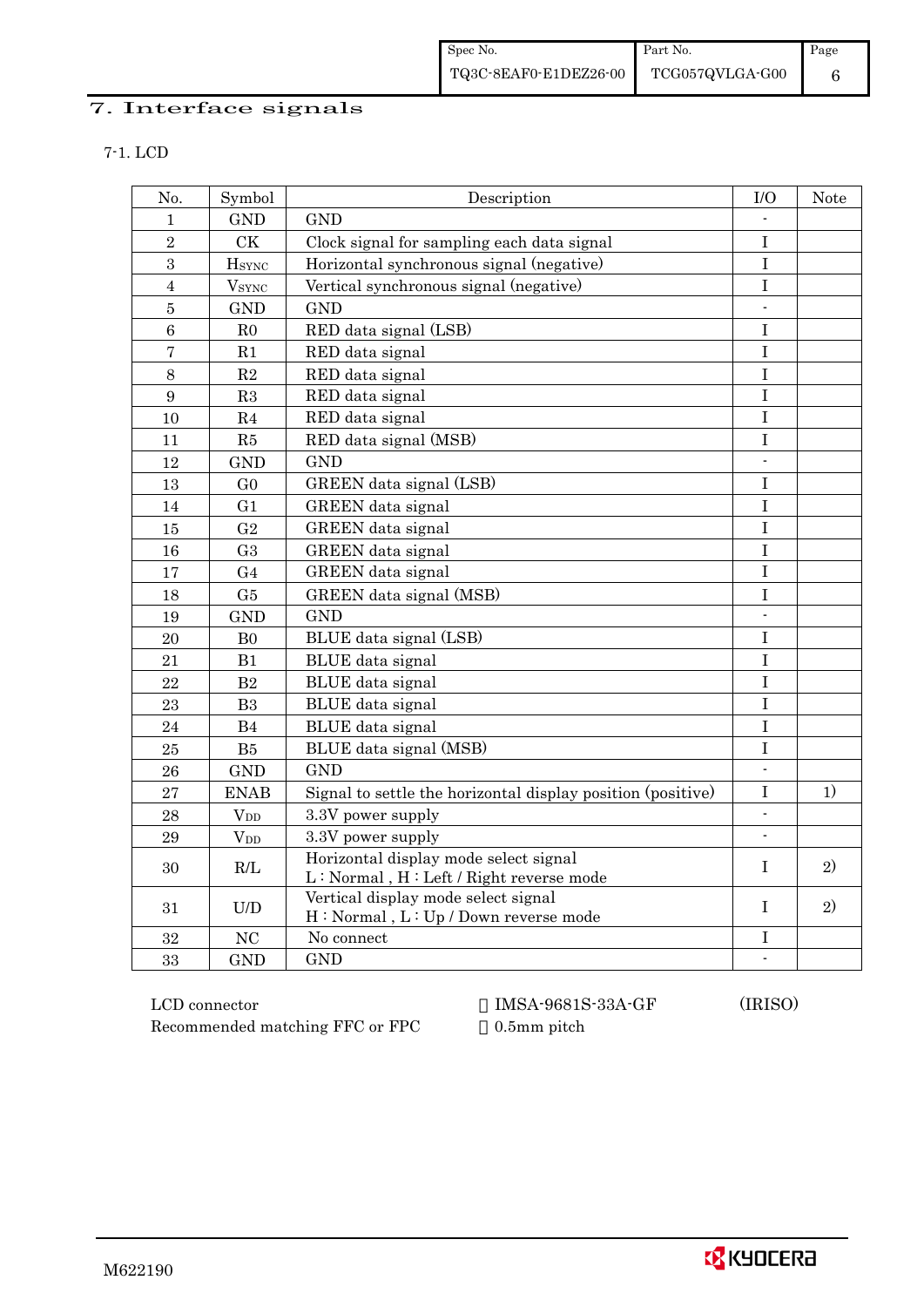| Spec No.              | Part No.        | Page |
|-----------------------|-----------------|------|
| TQ3C-8EAF0-E1DEZ26-00 | TCG057QVLGA-G00 |      |

- 1) The horizontal display start timing is settled in accordance with a rising timing of ENAB signal. In case ENAB is fixed "Low", the horizontal start timing is determined. Don't keep ENAB "High" during operation.
- 2)



## 7-2 LED

| No. | Symbol | Description |
|-----|--------|-------------|
|     | AN1    | Anode       |
| 2   | AN2    | Anode       |
| 3   | CA1    | Cathode     |
|     | CA2    | Cathode     |

| LCD side connector             | PHR-4                                   | (JST) |                  |
|--------------------------------|-----------------------------------------|-------|------------------|
| Recommended matching connector |                                         |       |                  |
|                                | B <sub>4</sub> B-PH-SM <sub>4</sub> -TB | (JST) |                  |
|                                | B4B-PH-SM4-TB(LF)(SN)                   | (JST) | (RoHS Compliant) |
|                                | $S4B-PH-SM4-TB$                         | (JST) |                  |
|                                | S4B-PH-SM4-TB(LF)(SN)                   | (JST) | (RoHS Compliant) |
|                                |                                         |       |                  |

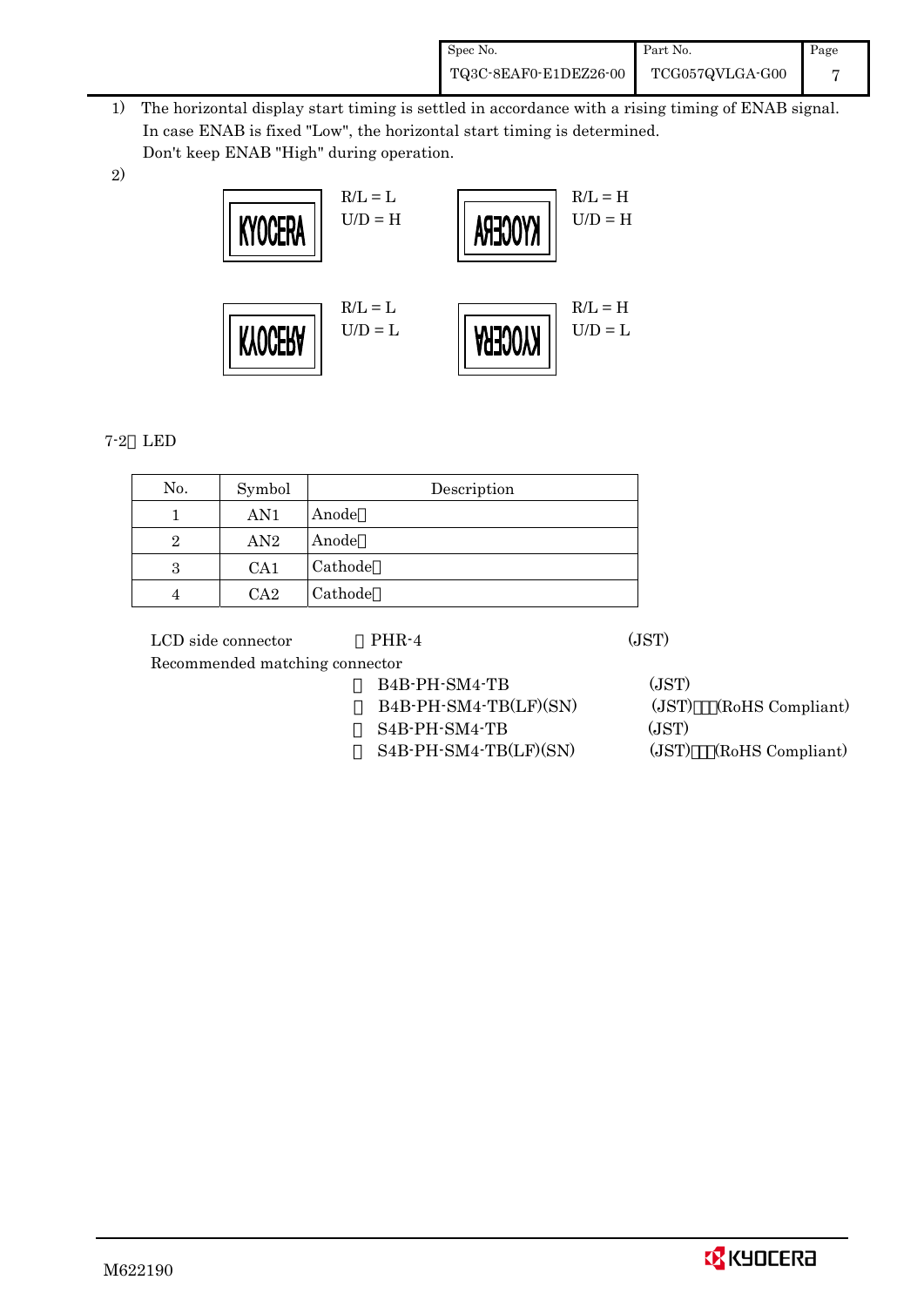#### 8. Input timing characteristics

## Item Symbol Min Typ Max Unit Note Frequency 1/Tc 6.3 7.0 MHz Clock Duty ratio 1 Tch/Tc  $\begin{array}{|c|c|c|c|c|c|} \hline \end{array}$  Tch/Tc  $\begin{array}{|c|c|c|c|c|c|} \hline \end{array}$  40  $\begin{array}{|c|c|c|c|c|} \hline \end{array}$  50  $\begin{array}{|c|c|c|c|c|} \hline \end{array}$  % Set up time Tds 5 1 ns Data Hold time Tdh 10 ns 50.0 63.6 μs Cycle TH Horizontal sync. Cycle TH 360 400 450 clock signal Pulse width  $THp \mid 2 \mid 96 \mid 200 \mid clock$ Cycle TV 251 262 280 line Vertical sync. signal Pulse width TVp 2 34 line Horizontal display period THd 320 clock Hsync,-Clock phase difference THc 10 Tc-10 ns Hsync-Vsync. phase difference TVh Tc Tc TH-THp ns Vertical sync. signal start position TVs 7 line Vertical display period  $\overline{Y}$  TVd  $\overline{Z}$  240 line

#### 8-1. Timing characteristics

1) In case of lower frequency, the deterioration of the display quality, flicker etc., may occur.

#### 8-2. Horizontal display position

| Item                                               |             | Symbol         | Min | Typ | Max     | Unit  | Note |
|----------------------------------------------------|-------------|----------------|-----|-----|---------|-------|------|
| Enable signal                                      | Set up time | $\mathrm{Tes}$ |     |     | $Tc-10$ | ns    |      |
|                                                    | Pulse width | Tep            | 2   | 320 | TH-10   | clock |      |
| H <sub>SYNC</sub> - Enable signal phase difference |             | The            | ິ   |     | TH-340  | clock |      |

1) When ENAB is fixed at "Low", the display starts from the data of C52(clock) as shown in 8-5.

2) The horizontal display position is determined by ENAB signal.

## 8-3. Vertical display position

- 1) The vertical display position (TVs) is 7th line.
- 2) ENAB signal is independent of vertical display position.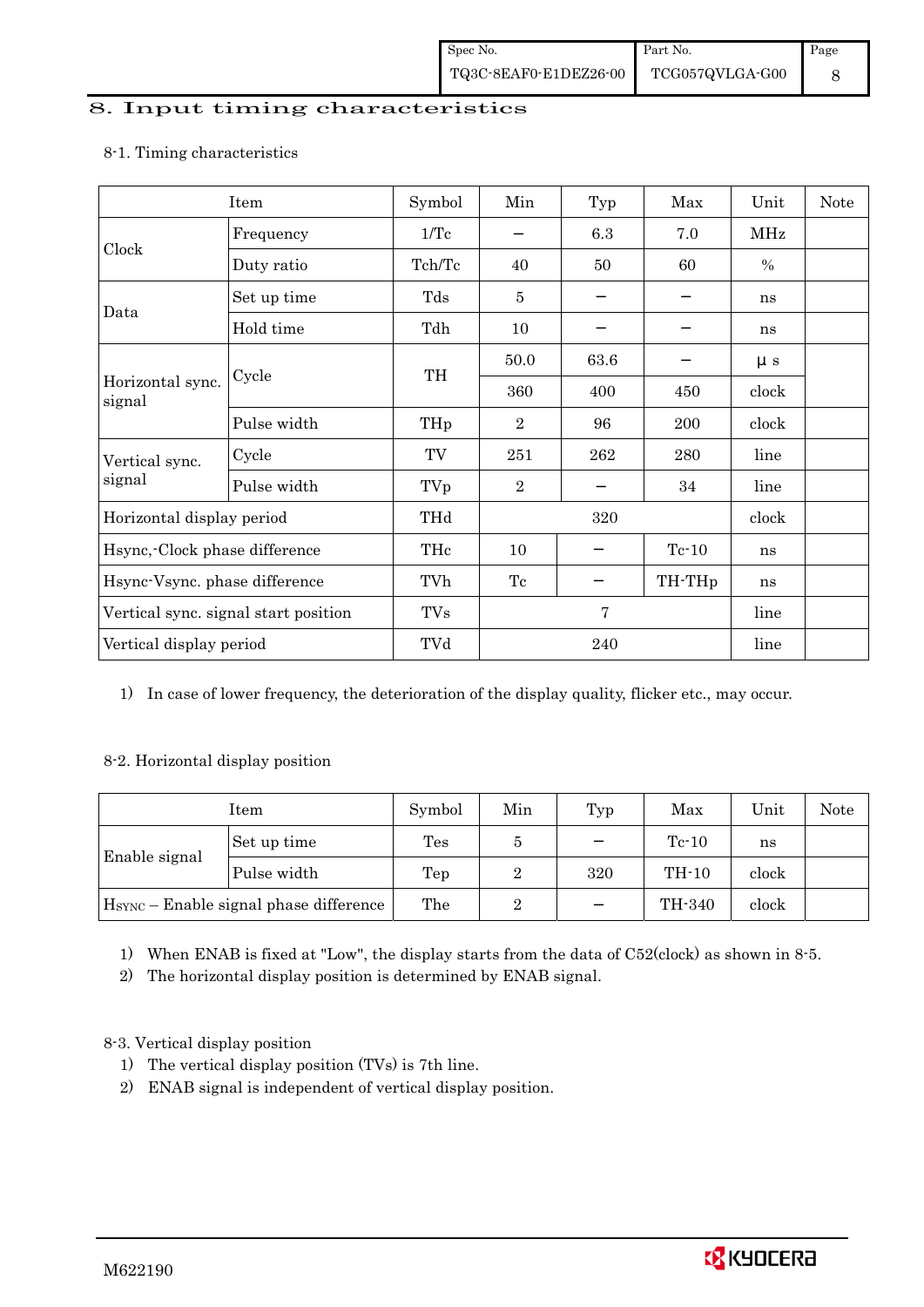8-4. Input Data Signals and Display position on the screen



8-5. Input timing characteristics



- 1) When ENAB is fixed at "Low", the display starts from the data of C52(Clock).
- 2) The vertical display position(TVs) is fixed at 7th line.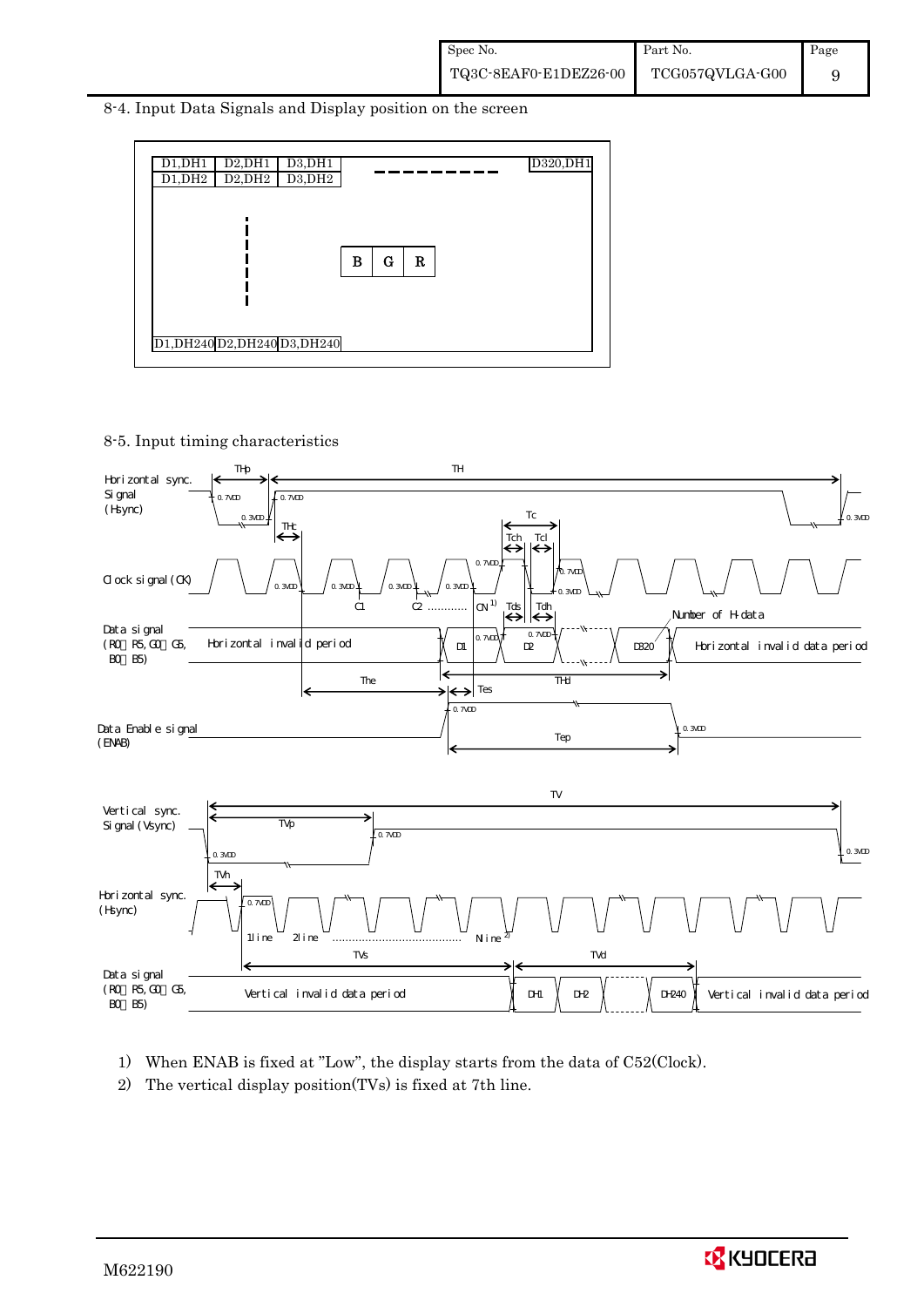#### 9. Backlight characteristics

| Item                |        | Symbol | Min.                     | Typ.     | Max.                     | Unit | Note                        |
|---------------------|--------|--------|--------------------------|----------|--------------------------|------|-----------------------------|
| Forward current     | 1)     | IF     | $\overline{\phantom{0}}$ | 60       | $\overline{\phantom{a}}$ | mA   | Ta= $-20$<br>$70^{\circ}$ C |
|                     |        |        |                          | (9.5)    | (11.2)                   | V    | IF=60mA, Ta= $-20$          |
| Forward voltage     | 1)     | VF     | $\overline{\phantom{0}}$ | (9.0)    | (10.6)                   | V    | IF=60mA, Ta= $25$           |
|                     |        |        |                          | (8.7)    | (10.3)                   | V    | IF=60mA, Ta=70              |
| Operating life time | 2), 3) | T      | $\overline{\phantom{0}}$ | (70,000) | $\overline{\phantom{a}}$ | h    | IF=60mA, Ta= $25$           |

1) For each "AN-CA"

2) When brightness decrease 50% of minimum brightness. The average life of a LED will decrease when the LCD is operating at higher temperatures.

- 3) Life time is estimated data.(Condition : IF=60mA, Ta=25 in chamber).
- 4) An input current below 15mA may reduce the brightness uniformity of the LED backlight. This is because the amount of light from each LED chip is different. Therefore, please evaluate carefully before finalizing the input current.

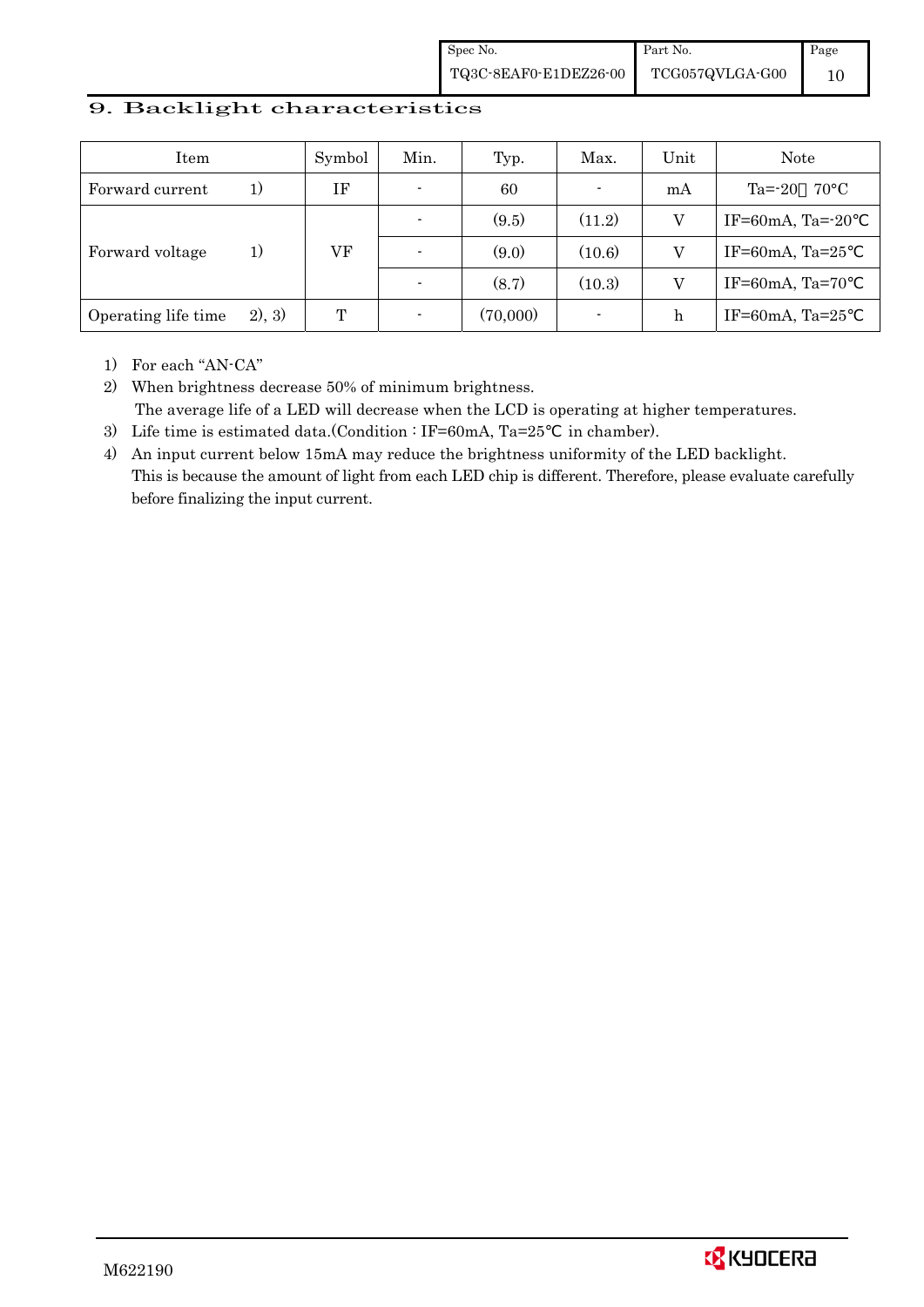| Spec No.              | Part No.        | Page |
|-----------------------|-----------------|------|
| TQ3C-8EAF0-E1DEZ26-00 | TCG057QVLGA-G00 |      |

#### 10. Lot number identification

The lot number shall be indicated on the back of the backlight case of each LCD.

TCG057QVLGA-G00 - □□ - □□ - □ MADE IN □□□□□ ↓ ↓ ↓ ↓ ↓  $1 2 3 4 5$ 

- No1. No5. above indicate
	- 1. Year code
	- 2. Month code
	- 3. Date
	- 4. Version Number
	- 5. Country of origin (Japan or China)

| Year | 2010 | 2011 | 2012 | 2013 | 2014 | 2015 |
|------|------|------|------|------|------|------|
| Code |      |      |      | ഄ    |      |      |

| Month | Jan. | Feb. | Mar. | Apr. | May | Jun. |
|-------|------|------|------|------|-----|------|
| Code  |      |      |      |      |     |      |

| Month      | Jul. | Aug. | Sep. | Oct. | Nov. | $\operatorname{Dec.}$ |
|------------|------|------|------|------|------|-----------------------|
| $\rm Code$ |      |      |      | ∡⊾   |      |                       |

#### 11. Warranty

#### 11-1. Incoming inspection

Please inspect the LCD within one month after your receipt.

#### 11-2. Production warranty

 Kyocera warrants its LCD's for a period of 12 months from the ship date. Kyocera shall, by mutual agreement, replace or re-work defective LCD's that are shown to be Kyocera's responsibility.

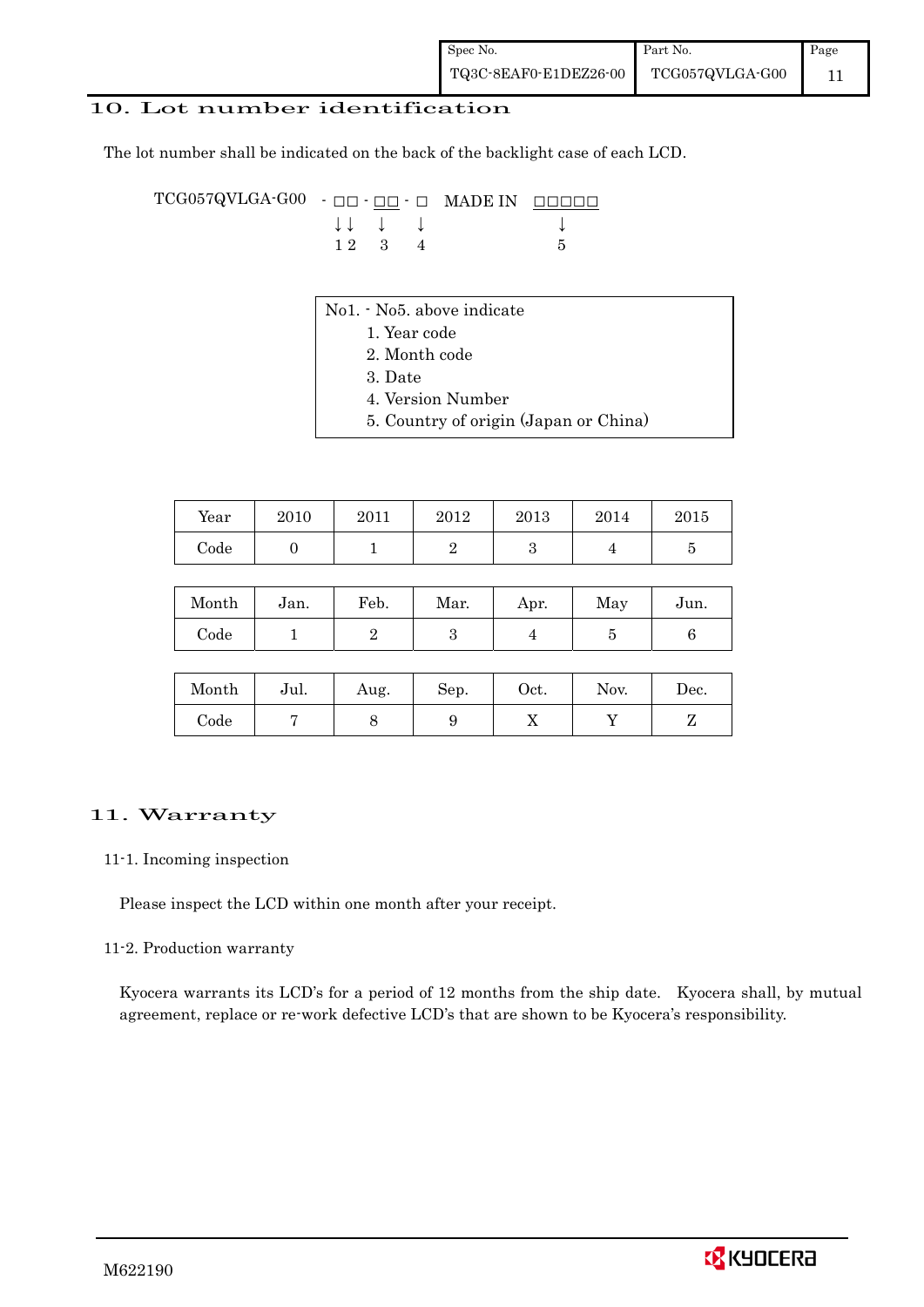#### 12. Precautions for use

- 12-1. Installation of the LCD
- 1) A transparent protection plate shall be added to protect the LCD and its polarizer
- 2) The LCD shall be installed so that there is no pressure on the LSI chips.
- 3) The LCD shall be installed flat, without twisting or bending.
- 4) A transparent protection sheet is attached to the polarizer. Please remove the protection film slowly before use, paying attention to static electricity.

#### 12-2. Static electricity

- 1) Since CMOS ICs are mounted directly onto the LCD glass, protection from static electricity is required.
- 2) Workers should use body grounding. Operator should wear ground straps.

#### 12-3. LCD operation

1) The LCD shall be operated within the limits specified. Operation at values outside of these limits may shorten life, and/or harm display images.

#### 12-4. Storage

- 1) The LCD shall be stored within the temperature and humidity limits specified. Store in a dark area, and protect the LCD from direct sunlight or fluorescent light.
- 2) Always store the LCD so that it is free from external pressure onto it.

12-5. Usage

- 1) DO NOT store in a high humidity environment for extended periods. Polarizer degradation bubbles, and/or peeling off of the polarizer may result.
- 2) The front polarizer is easily scratched or damaged. Prevent touching it with any hard material, and from being pushed or rubbed.
- 3) The LCD screen may be cleaned by wiping the screen surface with a soft cloth or cotton pad using a little Ethanol.
- 4) Water may cause damage or discoloration of the polarizer. Clean condensation or moisture from any source immediately.
- 5) Always keep the LCD free from condensation during testing. Condensation may permanently spot or stain the polarizer.
- 6) Do not pull the LED lead wires and do not bend the root of the wires. Housing should be designed to protect LED lead wires from external stress.
- 7) Do not disassemble LCD because it will result in damage.
- 8) This Kyocera LCD has been specifically designed for use in general electronic devices, but not for use in a special environment such as usage in an active gas. Hence, when the LCD is supposed to be used in a special environment, evaluate the LCD thoroughly beforehand and do not expose the LCD to chemicals such as an active gas.
- 9) Please do not use solid-base image pattern for long hours because a temporary afterimage may appear. We recommend using screen saver etc. in cases where a solid-base image pattern must be used.
- 10) Liquid crystal may leak when the LCD is broken. Be careful not to let the fluid go into your eyes and mouth. In the case the fluid touches your body; rinse it off right away with water and soap.

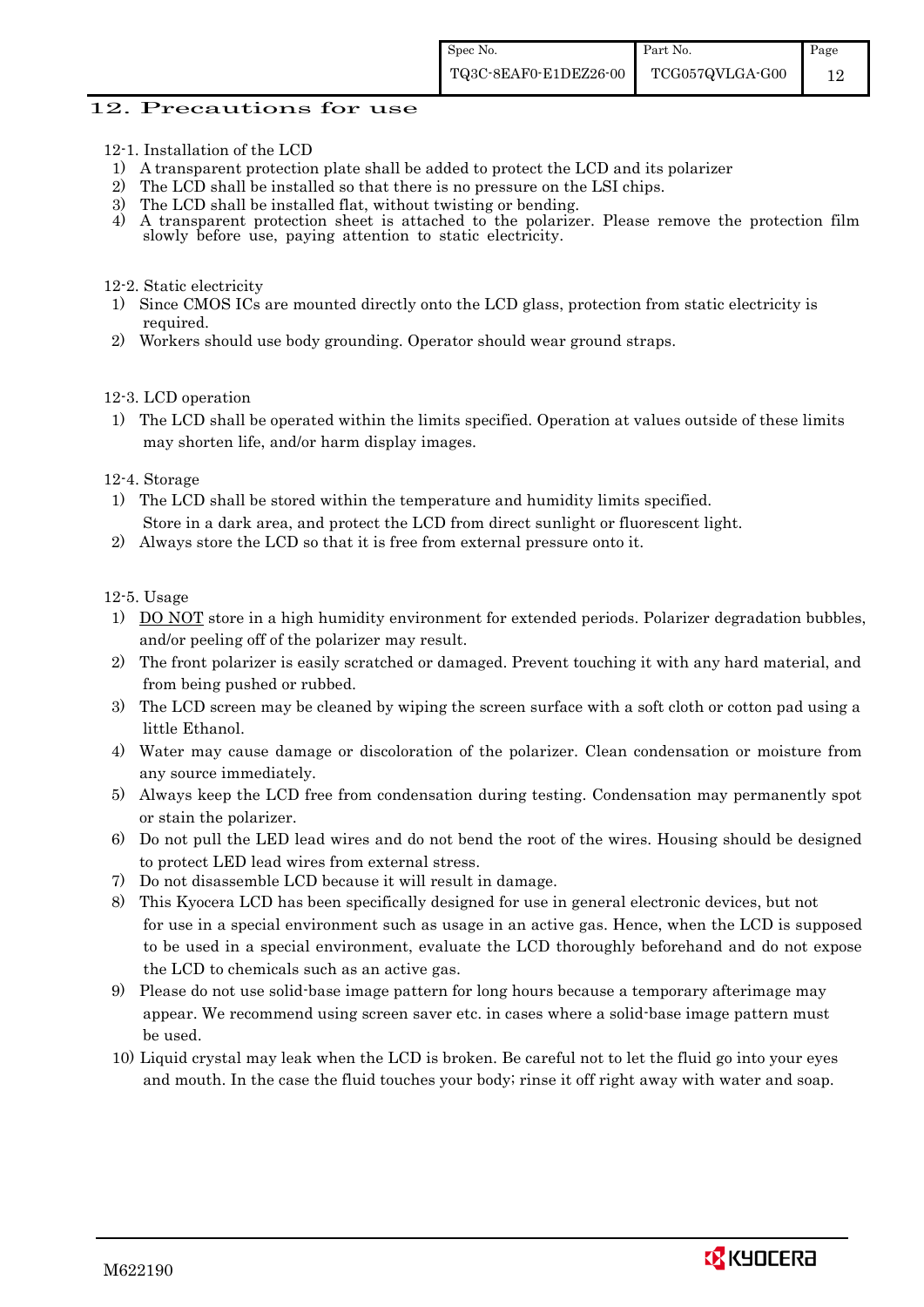### 13. Reliability test data

| Test item                            | Test condition                                                                                        | Test time |                                                            | Judgement                  |
|--------------------------------------|-------------------------------------------------------------------------------------------------------|-----------|------------------------------------------------------------|----------------------------|
| High temp.<br>atmosphere             | $80^{\circ}$ C                                                                                        | 240h      | Display function<br>Display quality<br>Current consumption | :(TBD)<br>:(TBD)<br>:(TBD) |
| Low temp.<br>atmosphere              | $-30^{\circ}$ C                                                                                       | 240h      | Display function<br>Display quality<br>Current consumption | :(TBD)<br>:(TBD)<br>:(TBD) |
| High temp.<br>humidity<br>atmosphere | $40^{\circ}$ C 90% RH                                                                                 | 240h      | Display function<br>Display quality<br>Current consumption | :(TBD)<br>:(TBD)<br>:(TBD) |
| Temp. cycle                          | $-30^{\circ}$ C<br>0.5 <sub>h</sub><br>0.5 <sub>h</sub><br>R.T.<br>$80^{\circ}$ C<br>0.5 <sub>h</sub> | 10cycles  | Display function<br>Display quality<br>Current consumption | :(TBD)<br>:(TBD)<br>:(TBD) |
| High temp.<br>operation              | $70^{\circ}$ C                                                                                        | 500h      | Display function<br>Display quality<br>Current consumption | :(TBD)<br>:(TBD)<br>:(TBD) |

1) Each test item uses a test LCD only once. The tested LCD is not used in any other tests.

2) The LCD is tested in circumstances in which there is no condensation.

3) The reliability test is not an out-going inspection.

4) The result of the reliability test is for your reference purpose only. The reliability test is conducted only to examine the LCD's capability.

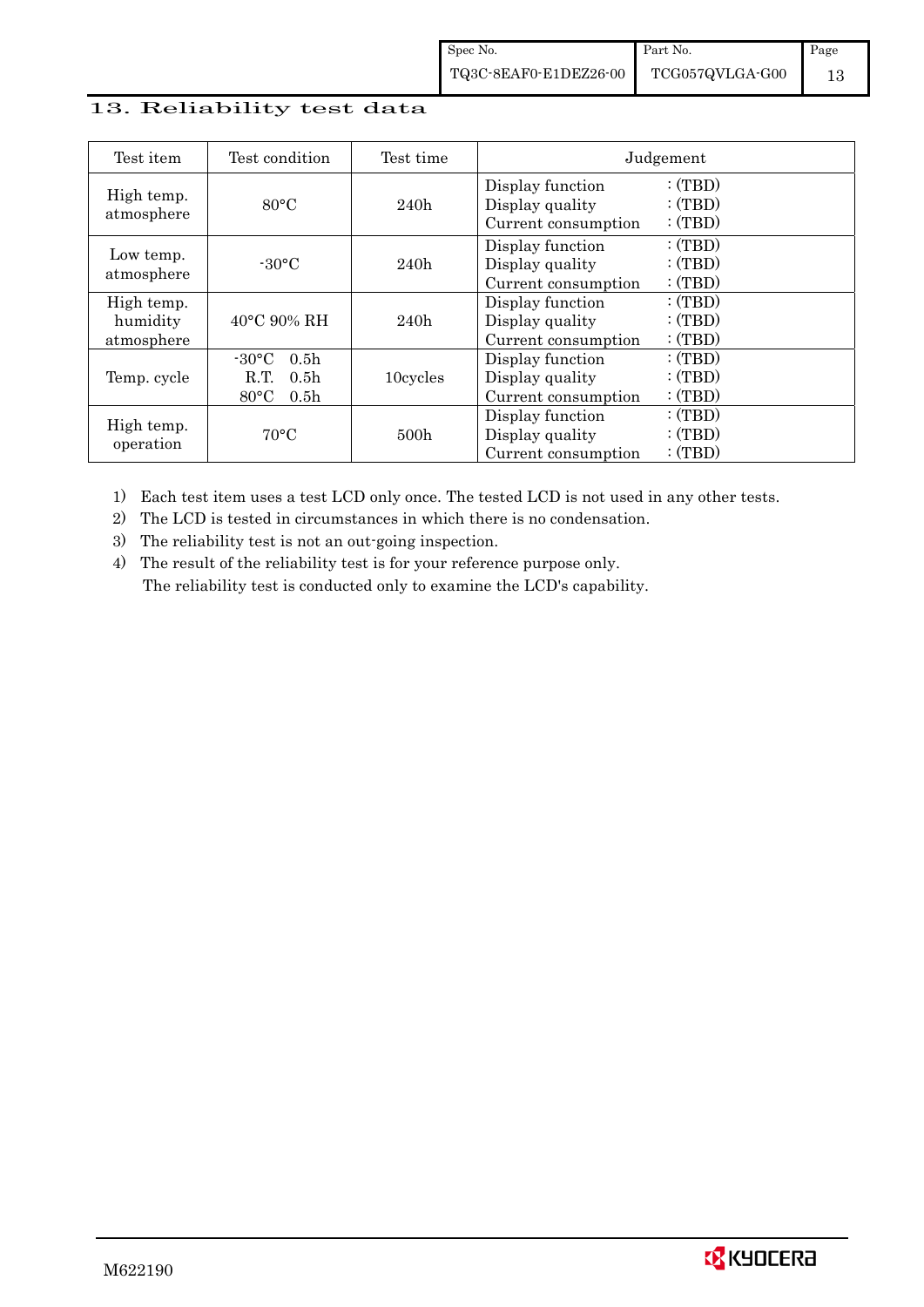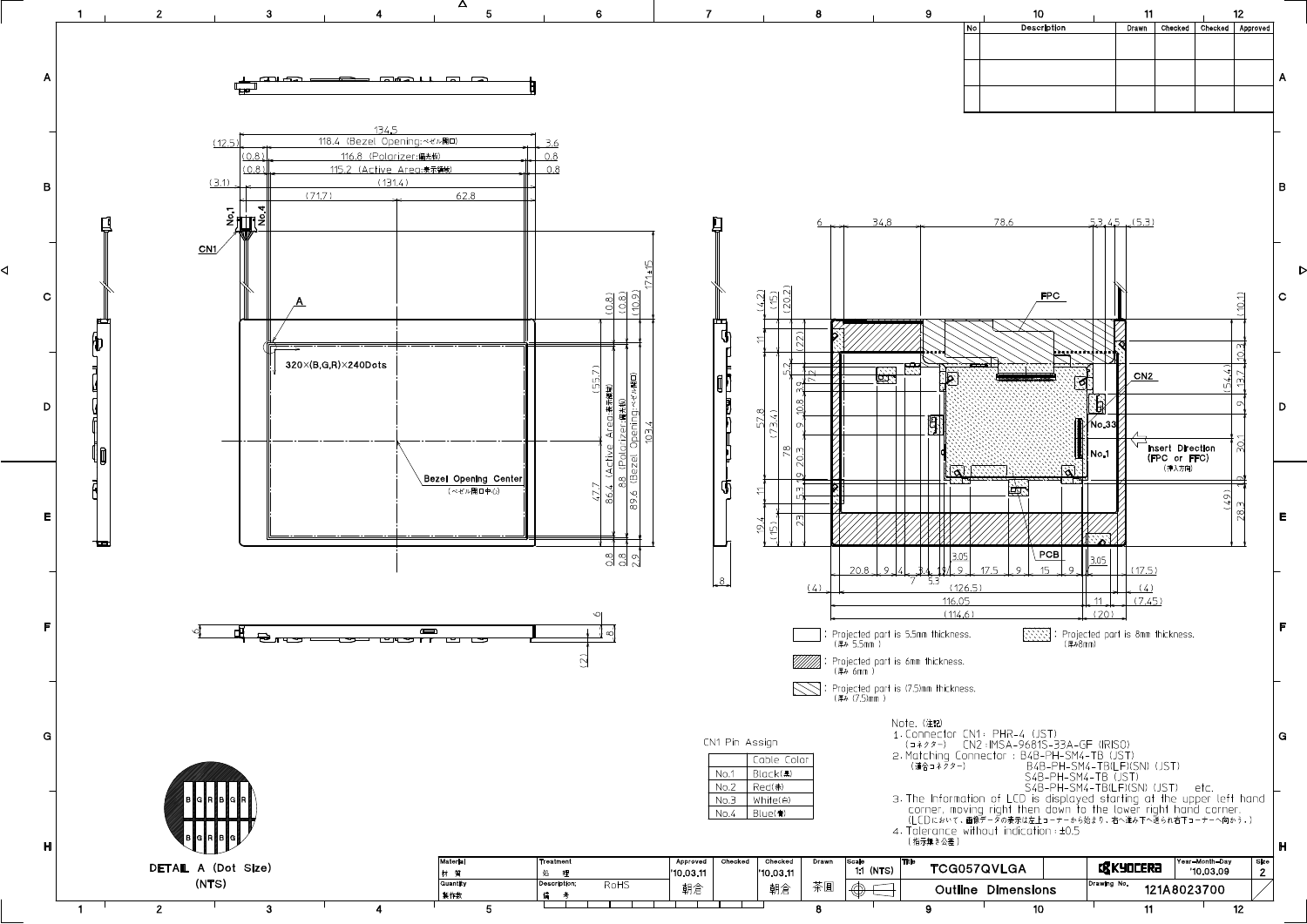| Spec No. | TQ3C-8EAF0-E2DEZ26-00 |
|----------|-----------------------|
| Date     | May 7, 2010           |

## KYOCERA INSPECTION STANDARD

## TYPE : TCG057QVLGA-G00

 KYOCERA CORPORATION KAGOSHIMA HAYATO PLANT LCD DIVISION

| Original    |          | Designed by $:$ Engineering dept. |          | Confirmed by : QA dept.     |          |  |
|-------------|----------|-----------------------------------|----------|-----------------------------|----------|--|
| Issue Date  | Prepared | Checked                           | Approved | $\rm Checked$               | Approved |  |
| May 7, 2010 | Maezuri  | Homazaki                          |          | 4 Marsomoro J. Sakaguchi 26 |          |  |

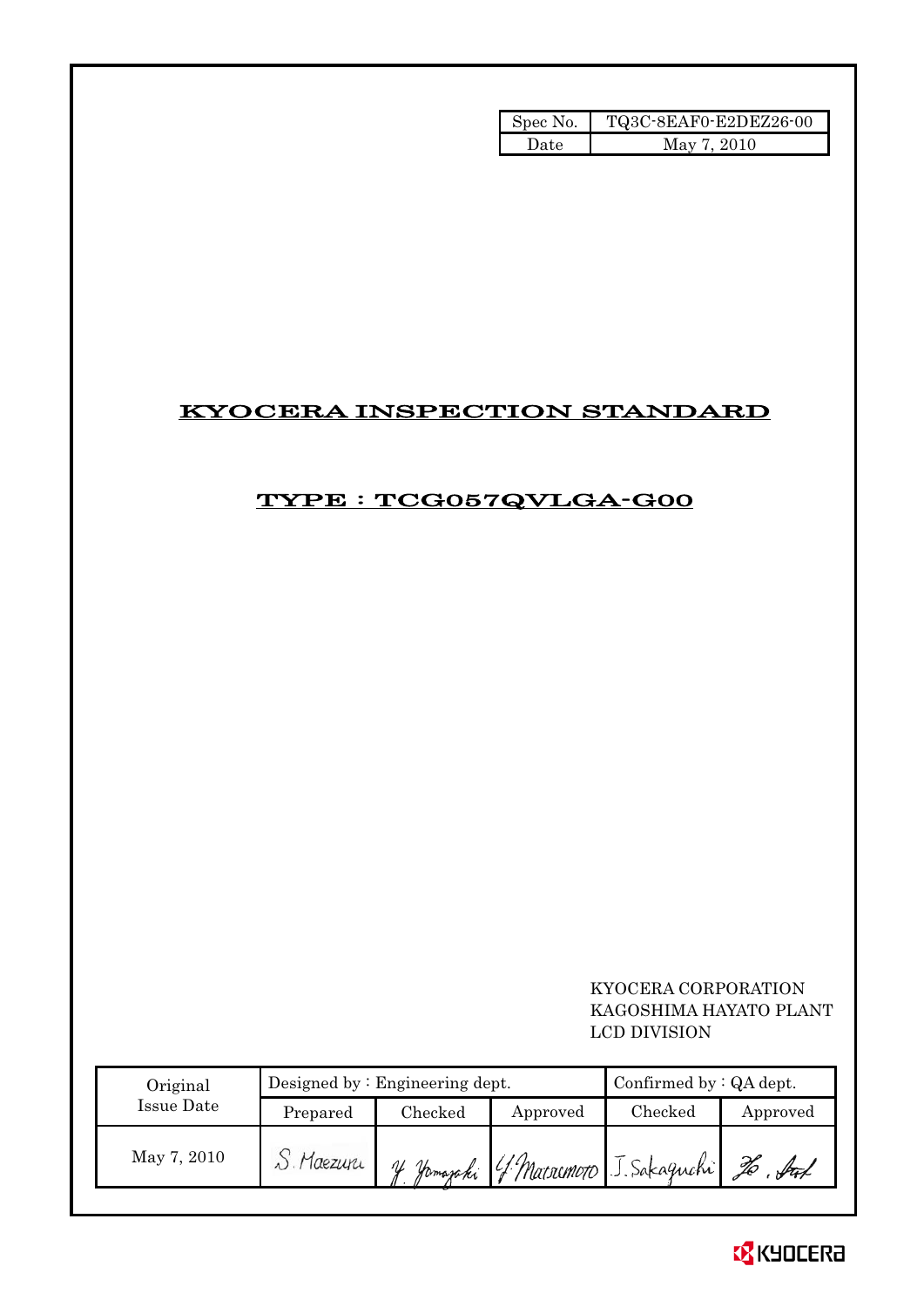| Spec No.              | Part No.        | Page |
|-----------------------|-----------------|------|
| TQ3C-8EAF0-E2DEZ26-00 | TCG057QVLGA-G00 |      |

|         |                      |                     |  | Revision record                 |                        |                          |          |
|---------|----------------------|---------------------|--|---------------------------------|------------------------|--------------------------|----------|
|         |                      |                     |  | Designed by : Engineering dept. |                        | Confirmed by $:QA$ dept. |          |
|         | $\rm{\textbf{Date}}$ | Checked<br>Prepared |  |                                 | ${\Large\bf Approved}$ | $\rm Checked$            | Approved |
|         |                      |                     |  |                                 |                        |                          |          |
|         |                      |                     |  |                                 |                        |                          |          |
| Rev.No. | $\rm{Date}$          | Page                |  |                                 | Descriptions           |                          |          |
|         |                      |                     |  |                                 |                        |                          |          |
|         |                      |                     |  |                                 |                        |                          |          |
|         |                      |                     |  |                                 |                        |                          |          |
|         |                      |                     |  |                                 |                        |                          |          |
|         |                      |                     |  |                                 |                        |                          |          |
|         |                      |                     |  |                                 |                        |                          |          |
|         |                      |                     |  |                                 |                        |                          |          |
|         |                      |                     |  |                                 |                        |                          |          |
|         |                      |                     |  |                                 |                        |                          |          |
|         |                      |                     |  |                                 |                        |                          |          |
|         |                      |                     |  |                                 |                        |                          |          |
|         |                      |                     |  |                                 |                        |                          |          |
|         |                      |                     |  |                                 |                        |                          |          |
|         |                      |                     |  |                                 |                        |                          |          |
|         |                      |                     |  |                                 |                        |                          |          |
|         |                      |                     |  |                                 |                        |                          |          |
|         |                      |                     |  |                                 |                        |                          |          |
|         |                      |                     |  |                                 |                        |                          |          |
|         |                      |                     |  |                                 |                        |                          |          |
|         |                      |                     |  |                                 |                        |                          |          |
|         |                      |                     |  |                                 |                        |                          |          |
|         |                      |                     |  |                                 |                        |                          |          |
|         |                      |                     |  |                                 |                        |                          |          |
|         |                      |                     |  |                                 |                        |                          |          |
|         |                      |                     |  |                                 |                        |                          |          |
|         |                      |                     |  |                                 |                        |                          |          |
|         |                      |                     |  |                                 |                        |                          |          |
|         |                      |                     |  |                                 |                        |                          |          |
|         |                      |                     |  |                                 |                        |                          |          |
|         |                      |                     |  |                                 |                        |                          |          |
|         |                      |                     |  |                                 |                        |                          |          |
|         |                      |                     |  |                                 |                        |                          |          |
|         |                      |                     |  |                                 |                        |                          |          |
|         |                      |                     |  |                                 |                        |                          |          |
|         |                      |                     |  |                                 |                        |                          |          |
|         |                      |                     |  |                                 |                        |                          |          |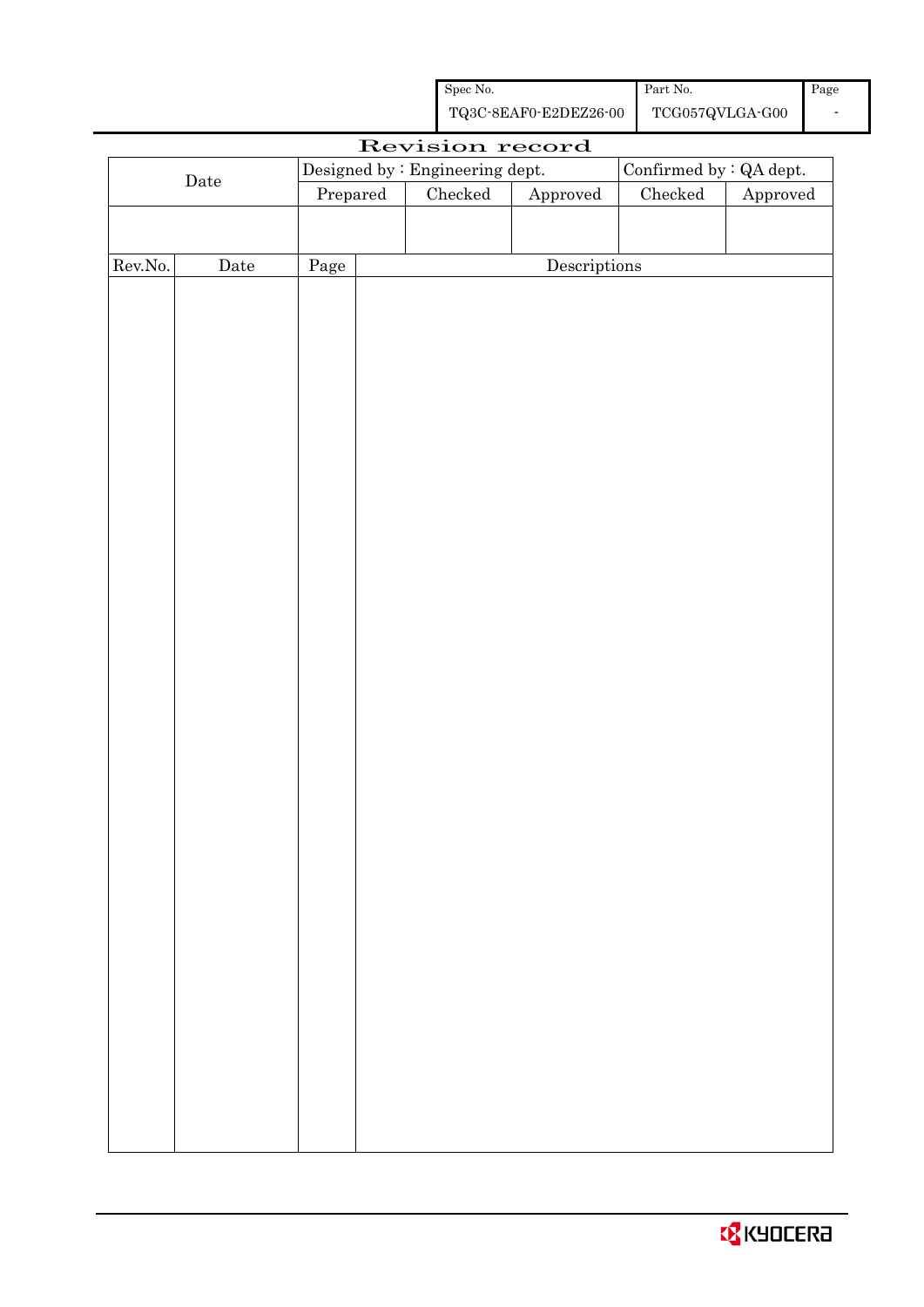| 1) Note                          |                                                                                                                                                                                                                                                                                                                                                              |                                                                                                     |                                                                                                                                                                                                                                                                                                                                                                                                                                                                                                                                                                       |  |  |  |  |
|----------------------------------|--------------------------------------------------------------------------------------------------------------------------------------------------------------------------------------------------------------------------------------------------------------------------------------------------------------------------------------------------------------|-----------------------------------------------------------------------------------------------------|-----------------------------------------------------------------------------------------------------------------------------------------------------------------------------------------------------------------------------------------------------------------------------------------------------------------------------------------------------------------------------------------------------------------------------------------------------------------------------------------------------------------------------------------------------------------------|--|--|--|--|
|                                  |                                                                                                                                                                                                                                                                                                                                                              |                                                                                                     | Note                                                                                                                                                                                                                                                                                                                                                                                                                                                                                                                                                                  |  |  |  |  |
| General                          | Customer identified anomalies not defined within this inspection standard shall be<br>1.<br>reviewed by Kyocera, and an additional standard shall be determined by mutual<br>consent.<br>This inspection standard about the image quality shall be applied to any defect within<br>2.<br>the active area and shall not be applicable to outside of the area. |                                                                                                     |                                                                                                                                                                                                                                                                                                                                                                                                                                                                                                                                                                       |  |  |  |  |
|                                  | 3.<br>Luminance<br>Temperature<br>Direction                                                                                                                                                                                                                                                                                                                  | Inspection conditions<br>Inspection distance                                                        | $\div 500$ Lux min.<br>$:300$ mm.<br>$: 25 + 5$<br>: Directly above                                                                                                                                                                                                                                                                                                                                                                                                                                                                                                   |  |  |  |  |
| Definition of<br>inspection item | Dot defect                                                                                                                                                                                                                                                                                                                                                   | Bright dot defect<br>Black dot defect<br>Adjacent dot                                               | The dot is constantly "on" when power applied to the<br>LCD, even when all "Black" data sent to the screen.<br>Inspection tool: 5% Transparency neutral density filter.<br>Count dot: If the dot is visible through the filter.<br>Don't count dot: If the dot is not visible through the<br>filter.<br>$R$ G $B$ R $G$ B $R$<br>dot defect<br>RGBRGBRGB<br>The dot is constantly "off" when power applied to the<br>LCD, even when all "White" data sent to the screen.<br>Adjacent dot defect is defined as two or more bright dot<br>defects or black dot defects. |  |  |  |  |
|                                  | External<br>inspection                                                                                                                                                                                                                                                                                                                                       | Bubble, Scratch,<br>Foreign particle<br>(Polarizer, Cell,<br>Backlight)<br>Appearance<br>inspection | RGBRGBR<br>G<br>$RG$ B $RG$ B $RG$ B<br>dot defect<br>RGBRGBR<br>G<br>Visible operating (all pixels "Black" or "White") and non<br>operating.<br>Does not satisfy the value at the spec.                                                                                                                                                                                                                                                                                                                                                                              |  |  |  |  |
|                                  | Others<br>Definition<br>of size                                                                                                                                                                                                                                                                                                                              | LED wires<br>Definition of circle size<br>а                                                         | Damaged to the LED wires, connector, pin, functional<br>failure or appearance failure.<br>Definition of linear size<br>)/2                                                                                                                                                                                                                                                                                                                                                                                                                                            |  |  |  |  |